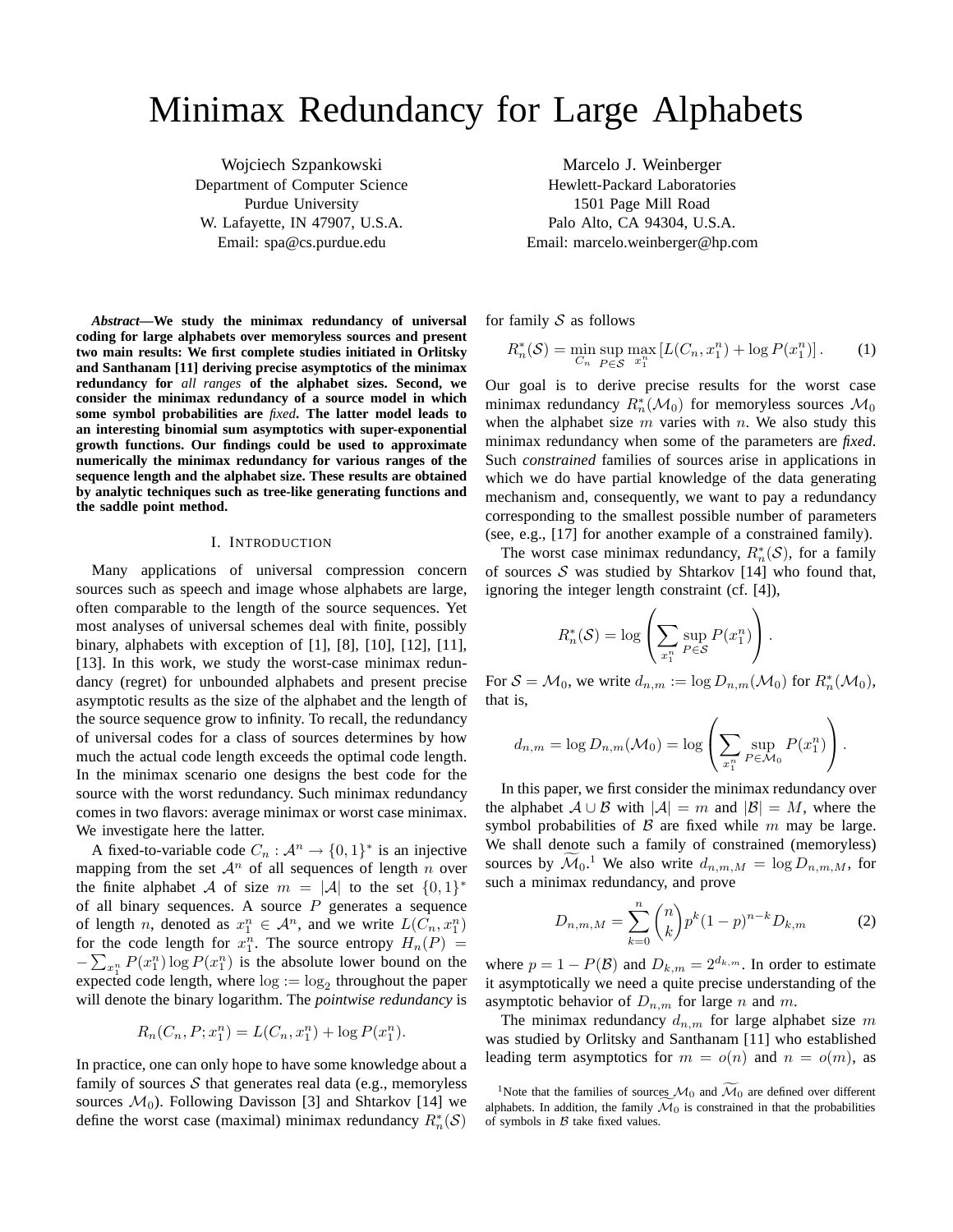well as bounds for  $m = \Theta(n)$ . In this paper, using techniques of analytic information theory, in Theorem 1 we first complete the study of [11] and provide precise asymptotics for all ranges of m. Then, in Theorem 2, we use this precise asymptotics to deal with the binomial sum (2) and extract asymptotics of  $d_{n,m,M}$  for large n and unbounded m.

The study of the minimax redundancy over  $A \cup B$  expressed in (2) leads to an interesting problem for the so called *binomial sums* defined in general as

$$
S_f(n) = \sum_k {n \choose k} p^k (1-p)^{n-k} f(k),
$$

where  $0 < p < 1$  is a fixed probability and f is a given function. In general, asymptotics of  $f$  do not imply an asymptotic expansion for  $S_f(n)$ . In [5], [9], asymptotics of  $S_f(n)$  were derived for the *polynomially* growing function  $f(x) = O(x^b)$ . In our case, when  $m$  grows with  $n$ , we encounter sub-exponential, exponential and super-exponential functions  $f$ ; therefore, we need more precise information about  $f$  to extract precise asymptotics of  $S_f(n)$ . Our second main result, Theorem 2, presents asymptotics of (2). Our findings are obtained by analytic methods of analysis of algorithms [7], [16].

# II. MAIN RESULTS

Let us consider the minimax redundancy  $D_{n,m,M}$  =  $D_{n,m,M}(\mathcal{M}_0)$  over the alphabet  $\mathcal{A} \cup \mathcal{B}$ , where  $|\mathcal{A}| = m$  and  $|\mathcal{B}| = M$ , for a class of constrained (some parameters are fixed) memoryless sources  $\mathcal{M}_0$ . Specifically, the probabilities of symbols in A, denoted by  $p_1, \ldots, p_m$ , are allowed to vary (unknown), while the probabilities  $q_1, \ldots, q_M$  of the symbols in B are fixed (known). Furthermore,  $q = q_1 + \cdots + q_M$  and  $p = 1 - q$ . We assume that  $0 < q < 1$  is fixed (independent of *n*). To simplify our notation, we also write  $\mathbf{p} = (p_1, \ldots, p_m)$ and  ${\bf q} = (q_1, \ldots, q_M)$ .

Assume that a memoryless source generates a sequence of length *n* that, for simplicity, we denote as  $x := x_1^n \in (A \cup B)^n$ . The minimax redundancy relative to  $\mathcal{M}_0$  takes the form

$$
D_{n,m,M} = \sum_{x \in (\mathcal{A} \cup \mathcal{B})^n} \sup_{\mathbf{P}} P(x) = \sum_{x \in (\mathcal{A} \cup \mathcal{B})^n} \hat{P}_n(x), \quad (3)
$$

where  $\hat{P}_n(x) = \sup_{\mathbf{p}} P(x)$  is the maximum-likelihood (ML) estimator of  $P(x)$  over  $\mathcal{M}_0$ . Our goal is to derive asymptotics of  $D_{n,m,M}$  for large n and unbounded m.

Let us simplify (3). Consider  $x \in (\mathcal{A} \cup \mathcal{B})^n$  and assume that i symbols are from B and the remaining  $n - i$  from A. We denote by  $z \in \mathcal{B}^i$  the subsequence of x consisting of i symbols from B. Similarly,  $y \in A^{n-i}$  is a subsequence of x over A. For any such pair  $(y, z)$ , there are  $\binom{n}{i}$  ways of interleaving them, all leading to the same empirical probability. The ML probability  $\hat{P}_n(x)$  of x can be proved to be

$$
\hat{P}_n(x) = (1 - q)^{n - i} \hat{P}_{n - i}(y) P_i(z),
$$

that is, it is the product of the probability of the subsequence y under ML parameters times the (given) probability  $P_i(z)$  of the subsequence s in alphabet  $\beta$ . In summary, using (3),

$$
D_{n,m,M} = \sum_{x \in (A \cup B)^n} \hat{P}_n(x)
$$
  
= 
$$
\sum_{i=0}^n {n \choose i} \sum_{y \in A^{n-i}} \sum_{z \in B^i} (1-q)^{n-i} \hat{P}_{n-i}(y) P_i(z)
$$
  
= 
$$
\sum_{i=0}^n {n \choose i} (1-q)^{n-i} q^i \sum_{y \in A^{n-i}} \hat{P}_{n-i}(y)
$$

since  $\sum_{z \in \mathcal{B}^i} P_i(z) = q^i$ . But  $D_{n-i,m} = \sum_{y \in \mathcal{A}^{n-i}} \hat{P}_{n-i}(y)$ , which finally leads to Equation (2). This expression is our starting point to estimate  $D_{n,m,M}$ . For this we need a robust asymptotic expression for  $D_{n,m}$ , that is, the minimax redundancy relative to  $\mathcal{M}_0$  for large m and a wide range of n, discussed next.

In view of the above, we focus now on finding asymptotics of  $D_{n,m}(\mathcal{M}_0)$  for large m and  $n \to \infty$ . Recall that this minimax redundancy is also given by [15], [4]

$$
D_{n,m} = \sum_{k_1 + \dots + k_m = n} {n \choose k_1, \dots, k_m} \left(\frac{k_1}{n}\right)^{k_1} \cdots \left(\frac{k_m}{n}\right)^{k_m},
$$
\n(4)

where  $k_i$  is the number of times symbol  $i \in A$  occurs in a string of length  $n$ .

It is argued in [15] that such a sum can be analyzed through the so–called *tree generating function*. Let us define

$$
B(z) = \sum_{k=0}^{\infty} \frac{k^k}{k!} z^k = \frac{1}{1 - T(z)},
$$
 (5)

where  $T(z)$  satisfies  $T(z) = ze^{T(z)}$  and also  $T(z) =$  $\sum_{k=1}^{\infty} \frac{k^{k-1}}{k!}$  $\frac{k-1}{k!}z^k$  (cf. [16]). Defining a new tree-like generating function, namely

$$
D_m(z) = \sum_{n=0}^{\infty} \frac{n^n}{n!} D_{n,m} z^n,
$$

we notice that (4) and the convolution formula for generating functions (cf. [16]) immediately implies

$$
D_m(z) = [B(z)]^m.
$$

Let  $[z^n]f(z)$  denote the coefficient of  $z^n$  in  $f(z)$ . Then, we finally arrive at

$$
D_{n,m} = \frac{n!}{n^n} [z^n] [B(z)]^m.
$$
 (6)

We can re-write it in a simpler form by defining  $\beta(z)$  =  $B(z/e)$  and applying Stirling's formula, leading to

$$
D_{n,m} = \sqrt{2\pi n} \left( 1 + O(n^{-1}) \right) \left[ z^n \right] \left[ \beta(z) \right]^m \tag{7}
$$

since  $[z^n]\beta(z) = e^{-n}[z^n]B(z)$ .

We first recall the asymptotic expansion of  $D_{n,m}(\mathcal{M}_0)$  for *fixed* m. To extract asymptotics for this case, we observe [2] that the singular expansion of  $B(z)$  around its singularity  $z =$  $e^{-1}$  is

$$
B(z) = \frac{1}{\sqrt{2(1 - ez)}} + \frac{1}{3} - \frac{\sqrt{2}}{24}\sqrt{(1 - ez)} + +O((1 - ez)).
$$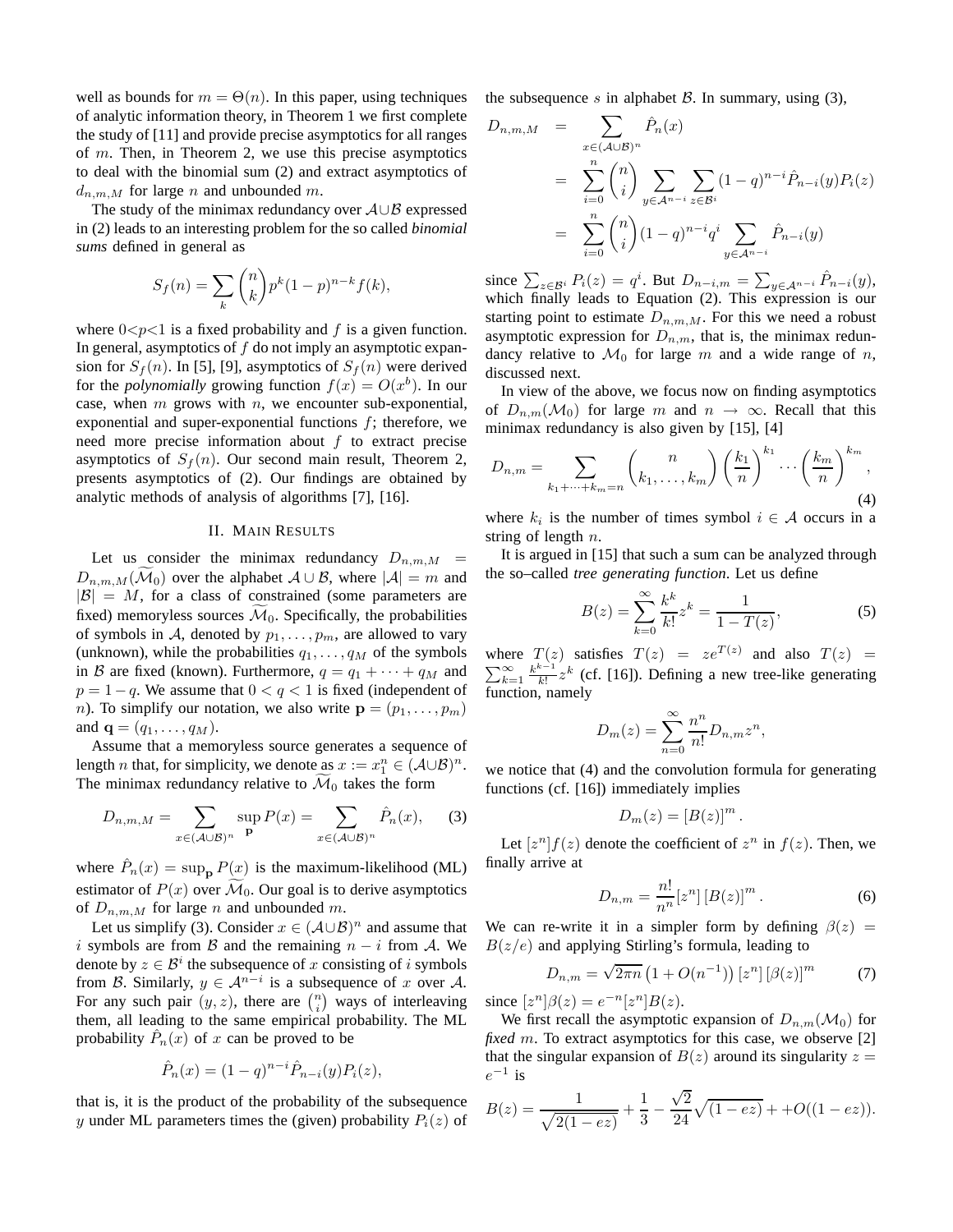Then, an application of the Flajolet and Odlyzko *singularity analysis* [7], [16] yields [15] (cf. also [18], [19])

$$
d_{n,m}(\mathcal{M}_0) := \log D_{n,m}(\mathcal{M}_0) = \frac{m-1}{2} \log\left(\frac{n}{2}\right)
$$

$$
+ \log\left(\frac{\sqrt{\pi}}{\Gamma(\frac{m}{2})}\right) + \frac{\Gamma(\frac{m}{2})m}{3\Gamma(\frac{m}{2}-\frac{1}{2})} \cdot \frac{\sqrt{2}}{\sqrt{n}} + O\left(\frac{1}{n^{3/2}}\right)(8)
$$

for large n and fixed m, where  $\Gamma$  is the Euler gamma function.

Let us now focus on the asymptotic expansion of  $D_{n,m}$ when  $m$  grows with  $n$ . In this case, the singularity analysis *does not* apply, and rather one must use the *saddle point method* [7], [16] for (7) since for m large the factor  $\beta^{m}(z)$ grows.

We next summarize our first main findings delaying the proof until the next section.

*Theorem 1:* For memoryless sources  $\mathcal{M}_0$  over an *m*-ary alphabet the minimax redundancy behaves asymptotically as follows:

(i) For  $m = o(n)$ 

$$
d_{n,m}(\mathcal{M}_0) = \frac{m-1}{2} \log \frac{n}{m} + \frac{m}{2} \log e + o(m). \tag{9}
$$

(ii) For  $m = \alpha n$ , define  $z_0$  as the smallest root of

$$
z_0 \frac{\beta'(z_0)}{\beta(z_0)} = \frac{1}{\alpha}.\tag{10}
$$

Then,

$$
d_{n,m}(\mathcal{M}_0) = n \log \left( \frac{\beta^{\alpha}(z_0)}{z_0} \right) - \frac{1}{2} \log(\alpha A(z_0) + z_0^{-2}) + O(1/n),\tag{11}
$$

where

$$
A(z) = \left[\frac{\beta'(z)}{\beta(z)}\right]' = \frac{\beta''(z)\beta(z) - [\beta'(z)]^2}{\beta^2(z)}.
$$

(iii) For  $n = o(m)$ 

$$
d_{n,m}(\mathcal{M}_0) = n \log \frac{m}{n} - \log e + O(1/n). \tag{12}
$$

**Remark 1**. The leading terms of the asymptotic expansions for  $m = o(n)$  and  $n = o(m)$  (i.e., (9) and (12)) were derived by Orlitsky and Santhanam in [11]. For the case  $m = \alpha n$ , the methodology of [11] allowed only to extract the growth rate, i.e.,  $d_{n,m} = \Theta(n)$  but not the constant in front of n. Numerical computations reveal that this constant, which is specified in (10) and (11), is well approximated by  $1.2\alpha^{0.6}$ for  $0.1 < \alpha < 10$  (e.g., 0.78 for  $\alpha = 0.5$  and 1.19 for  $\alpha = 1$ ).

**Remark 2.** For the case  $m = o(n)$  if we additionally know that  $m = o(\sqrt{n})$ , then we can improve (9) to

$$
d_{n,m}(\mathcal{M}_0) = \frac{m-1}{2}\log\frac{n}{m} + \frac{m}{2}\log e - \frac{1}{2} + O\left(\frac{m}{\sqrt{n}}\right).
$$

Now, we are in a position to discuss the second main topic of this paper, namely, asymptotic expansion of the minimax redundancy  $D_{n,m,M}$  relative to  $\mathcal{M}_0$ , given by Equation (2). As mentioned, sums like (2) are known as the *binomial sum* [5], [9]. If  $D_{k,m} = 2^{d_{k,m}}$  has a polynomial growth, (i.e.,  $D_{n,m} =$  $2^{d_{n,m}} = O(n^{(m-1)/2})$  when m is fixed), then we can use the asymptotic expansion derived in [5], [9] to conclude that  $D_{n,m,M} \sim D_{np,m}$ . However, when m varies with n as in our study, the problem is much more interesting. In particular, the polynomial growth of  $D_{n,m,M}$  does not hold any more and we need to compute asymptotics anew. We summarize our second main result in the theorem below whose proof is sketched in the next section.

*Theorem 2:* Consider a family of memoryless sources  $\mathcal{M}_0$ over the  $(m + M)$ -ary alphabet  $A \cup B$  with fixed probabilities  $q_1, \ldots, q_M$  of the symbols in B, such that  $q = q_1 + \ldots q_M$  is bounded away from 0 and 1. Let  $p = 1-q$ . Then, the minimax redundancy  $d_{n,m,M} = \log D_{n,m,M}$  takes the form  $(i<sub>0</sub>)$  If m is fixed, then

$$
d_{n,m,M} = d_{np,m} + O(1/n)
$$
\n
$$
= \frac{m-1}{2} \log\left(\frac{np}{2}\right) + \log\left(\frac{\sqrt{\pi}}{\Gamma(\frac{m}{2})}\right) + O(1/n),
$$
\n(14)

where  $d_{np,m}$  is given by (8) with n replaced by np.

(i) If  $m_n = O(n^{\delta})$ , where we write  $m_n$  to explicitly show the dependence of m on n, then, for  $0 < \delta < 1/2$ ,

$$
d_{n,m,M} = \frac{m_{np} - 1}{2} \log \left( \frac{np}{m_{np}} \right) + O\left( \frac{\log^2 n}{n^{1 - 2\delta}} \right), \quad (15)
$$

while for  $1/2 \leq \delta < 1$ ,

$$
d_{n,m,M} = \frac{m_{np}}{2} \log \left( \frac{np}{m_{np}} \right) + O\left( n^{2\delta - 1} \log n \right). \tag{16}
$$

(ii) If  $m_n = \alpha n$ , then

$$
d_{n,m,M} = n \log \left( \frac{\beta^{\alpha}(z_0)(1-p)}{z_0} + p \right) \tag{17}
$$

$$
-\frac{1}{2} \log(\alpha A(z_0) + z_0^{-2}) + O(1/n)
$$

where  $z_0$  and  $A(z)$  are defined in Theorem 1(ii). (iii) Let  $n = o(m)$  and let  $\frac{m_k}{k} \leq \frac{m_n}{n}$  for all  $k \leq n$ . Then,

$$
d_{n,m,M} = n \log \left(\frac{m_n}{n}\right) + n \log p + O(\max\{n^2/m, 1\})
$$
 (18)

for large n.

In passing, let us explain intuitively the asymptotics behind Theorem 2. As discussed above, we deal here with the binomial sum (2) that in general can be written as

$$
S_f(n) = \sum_{k} \binom{n}{k} p^k (1-p)^{n-k} f(k)
$$

for a general function f. In our case,  $f(k) = D_{k,m}$ . Observe that when  $f$  grows polynomially, the maximum under the sum occurs around  $k = np$ , and to find asymptotics we need to sum only within the range  $\pm \sqrt{n}$  around np. This basically explains case (i). When  $m = \alpha n$ , the growth of  $f(k) = D_{k,m} = O(A^k)$ is exponential, and we need all the terms in order to recover the asymptotics. Finally, for case (iii) the function  $f(k) = D_{k,m}$ grows super-exponentially, and the asymptotics of the binomial sum are determined by the last term, that is,  $k = n$ .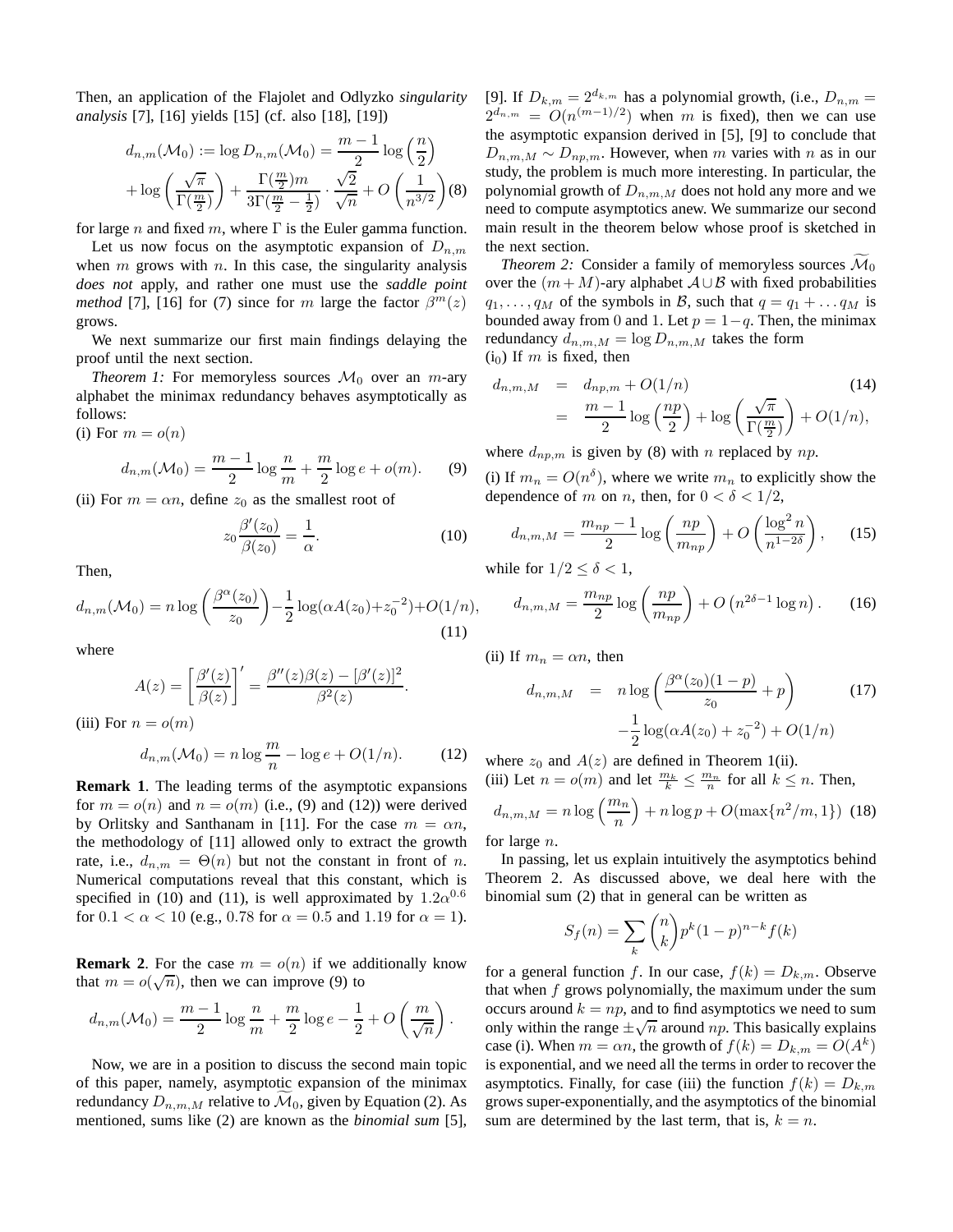### III. ANALYSIS

In this section we prove Theorems 1 and 2 using analytic tools (Theorem 1) and elementary analysis (Theorem 2).

# *A. Proof of Theorem 1*

We first prove Theorem 1. The starting point is Equation  $(6)$ , which we re-write as follows:

$$
D_{n,m} = \frac{n!}{n^n} [z^n][B(z)]^m = e^n \frac{n!}{n^n} [z^n][B(z/e)]^m
$$
  
=  $\sqrt{2\pi n} (1 + O(1/n))[z^n][\beta(z)]^m$ ,

where we used Stirling's formula an defined  $\beta(z) := B(z/e)$ . Thus, it suffices to extract the coefficient at  $z^n$  of  $\beta^m(z)$ .

In order to find asymptotics of  $[z^n][\beta(z)]^m$  we apply the Cauchy coefficient formula [7], [16], that is,

$$
[zn][\beta(z)]m = \frac{1}{2\pi i} \oint \frac{\beta^{m}(z)}{z^{n+1}} dz
$$
  
= 
$$
\frac{1}{2\pi i} \oint \exp[m \ln \beta(z) - (n+1) \ln z] dz
$$
  
= 
$$
\frac{1}{2\pi i} \oint e^{h(z)} dz,
$$

where

$$
h(z) = m \ln \beta(z) - (n+1) \ln z.
$$

Since  $m$  is large, we apply the saddle point method [7], [16] to evaluate asymptotically the integral. Let  $z_0$  be the unique root of  $h'(z_0) = 0$ , that is,

$$
z_0 \frac{\beta'(z_0)}{\beta(z_0)} = \frac{n+1}{m}.
$$
 (19)

,

Observe that Taylor's expansion of  $h(z)$  is

$$
h(z) = h(z0) + \frac{1}{2}(z - z0)2h''(z0) + O((z - z0)3)
$$

where

$$
h''(z_0) = mA(z_0) + n + 1/z_0^2
$$

and

$$
A(z) = \left[\frac{\beta'(z)}{\beta(z)}\right]'.
$$

To evaluate the integral we split it into two parts,  $I_1$  and  $I_2$ , using the substitution  $z = z_0 + e^{i\theta}$ :

$$
I(n) = \frac{1}{2\pi i} \oint e^{h(z)} dz = \frac{1}{2\pi} \int_{-\pi}^{\pi} e^{h(z_0 + e^{i\theta})} d\theta
$$
  
=  $\frac{1}{2\pi} \int_{-\theta_0}^{\theta_0} e^{h(z_0 + e^{i\theta})} d\theta + \frac{1}{2\pi} \int_{-\theta \notin [-\theta_0, \theta_0]} e^{h(z_0 + e^{i\theta})} d\theta$   
=  $I_1(n) + I_2(n)$ .

We choose  $\theta_0 = n^{-2/5}$ . In order to assess the second integral  $I_2(n)$  we observe, as in [6], that for  $\theta \notin [-\theta_0, \theta_0]$ 

$$
|\beta(e^{i\theta})| \le |\beta(e^{i\theta_0})|
$$

leading to

$$
I_2(n) = \frac{1}{2\pi} \int_{-\theta \notin [-\theta_0, \theta_0]} e^{h(z_0 + e^{i\theta})} d\theta = O\left(I_1(n) e^{-cn^{1/5}}\right).
$$

Thus, we are left with evaluating the integral  $I_1(n)$ . The standard Laplace's method and Gaussian integral lead to our final formula

$$
I_1(n) = \sqrt{2\pi n} \frac{1}{\sqrt{2\pi |h''(z_0)|}} \exp\left[m \ln \beta(z_0) - (n+1) \ln z_0\right]
$$

$$
\times \left(1 + O\left(\frac{1}{\min(m, n)}\right)\right). \tag{20}
$$

To complete the proof of Theorem 1 we need to estimate  $z_0$  for various ranges of m and n.

CASE:  $m = o(n)$ .

In this case, it is easy to see that

$$
z_0 = 1 - \frac{m}{2n + m} (1 - O(\sqrt{m/n}))
$$

and

$$
h(z_0) = \frac{m}{2} \log \frac{n}{m} + \frac{m}{2} \log e + o(m)
$$

$$
\sqrt{\frac{2\pi n}{2\pi h''(z_0)}} = \frac{1}{\sqrt{2n/m(1 + O(m/n))}}.
$$

This proves Theorem 1(i) after substituting in (20).

CASE:  $n = \alpha m$ .

In this case,  $z_0$  is an asymptotic solution of (10), and the polynomial factor of (20) becomes

$$
\sqrt{\frac{2\pi n}{2\pi h''(z_0)}} = \frac{1}{\sqrt{\alpha A(z_0) + z_0^{-2}}} + O(1/n).
$$

This completes the proof of Theorem 1(ii).

CASE:  $n = o(m)$ .

In this case  $z \approx 0$ . More precisely,

$$
z_0 = \frac{(n+1)e}{m}(1 + O(n/m)),
$$

and then

$$
h(z_0) = n \log(m/n) + \log(m/n) - \log e + O(1/n).
$$

Finally, after somewhat long calculations, we arrive at

$$
\log \sqrt{n/h''(z_0)} = \log(n/m) + O(n/m).
$$

Putting everything together, we prove Theorem 1(iii).

# *B. Sketch of the Proof of Theorem 2*

In order to prove Theorem 2 we need to evaluate the binomial sum

$$
S_f(n) = \sum_{k} {n \choose k} p^k (1-p)^{n-k} f(k)
$$
 (21)

for  $f(k) = D_{k,m_k}$  that grows faster than any polynomial for  $m \to \infty$ . However, for completeness, we first present a simple derivation of asymptotics for polynomially (and subexponentially) growing  $f$  proving Theorem 2(i<sub>0</sub>) and Theorem  $2(i)$ .